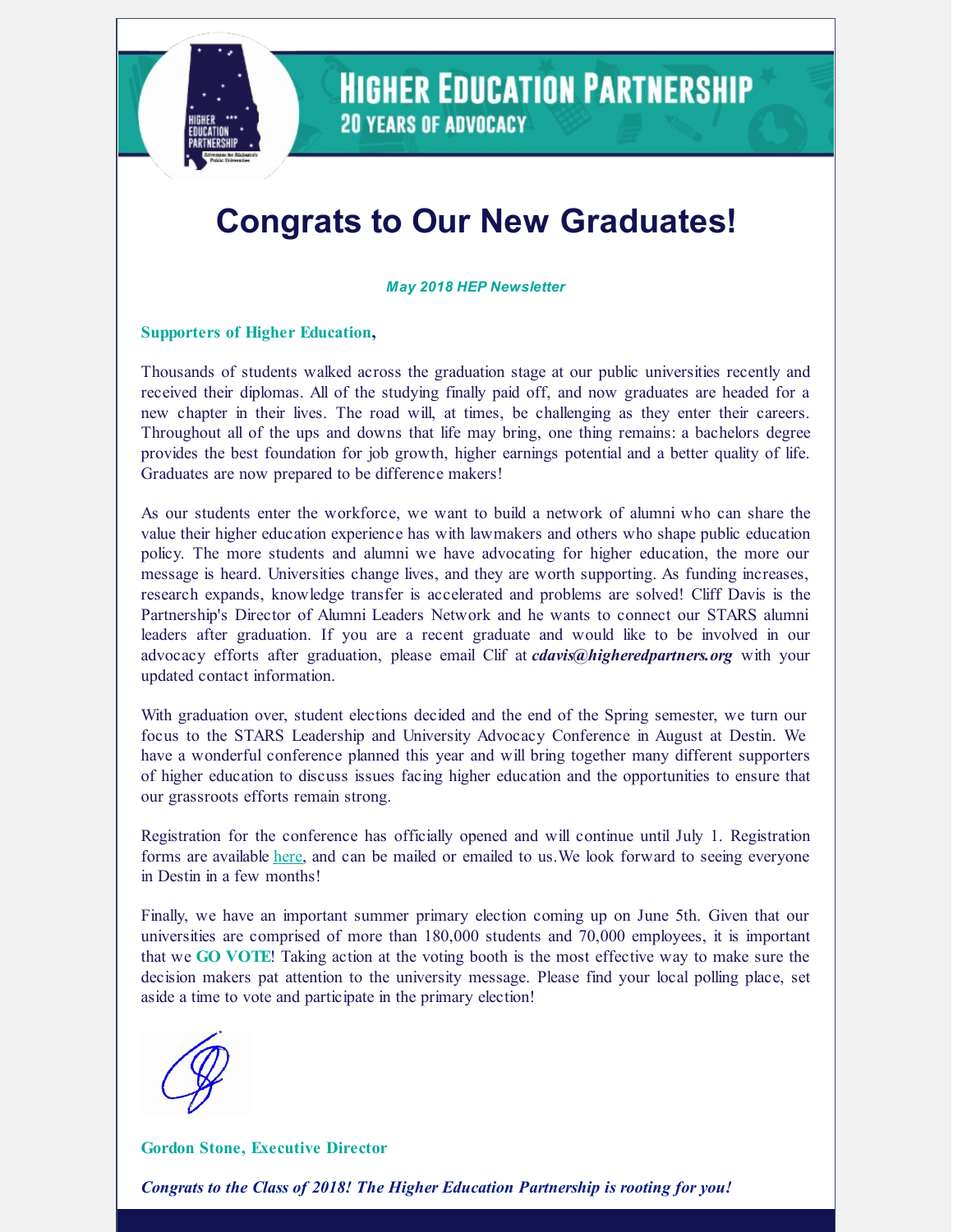### **University Advocacy**

Higher Education Partnership Executive Director Gordon Stone has been meeting with newly elected student leaders on Alabama's 14 public university campuses to welcome them to the HEP family. These leaders will be instrumental in organizing the advocacy teams for College Colors Day and Higher Ed Day. We have new programming that will be available in the Fall to help students learn how to be better advocates for higher education and their individual universities.

#### **Newly Elected University Campus Leaders Include:**

**Alabama State University Mr. Jaylon Pickett**

**Athens State University Ms. Kaylee Lewis**

> **Auburn University Mr. Dane Block**

**Auburn University at Montgomery Ms. Jasmine Powell**

**Jacksonville State University Ms. Kasey Gamble**

> **Troy University Mr. Gus McKenzie**

**University of Alabama Mr. Price McGiffert**

**University of Alabama at Birmingham Mr. Siddhu Srikakolapu**

**University of Alabama in Huntsville Ms. Ashley Dodson**

> **University of Montevallo Ms. Victoria Irvin**

**University of North Alabama Mr. Chase Holcomb**

**University of South Alabama Ms. Grace Newcombe**

**University of West Alabama Mr. Terrell Malone**

These campus leaders have the **vision, integrity and dedication** to help make a significant difference on their campuses in the coming year!

Many of our university students have been involved in public policy discussions this year. If you would like to share a story of student advocacy from your campus, please reach out to us! We are developing an archive of great student-led initiatives. Contact us at *partners@higheredpartners.org* and share your story!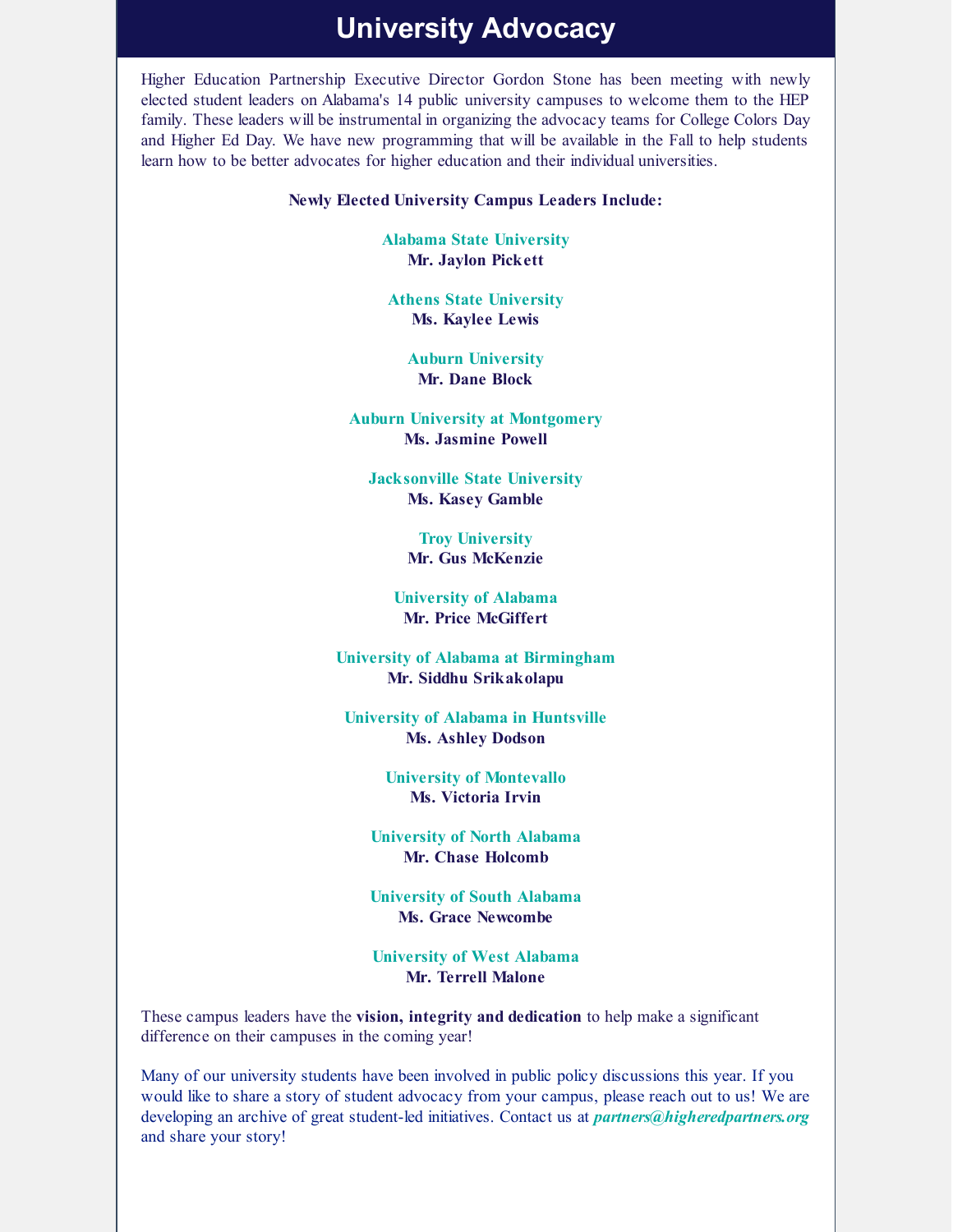







Photos: Left Column: *Troy University, Alabama State University and University of North Alabama.* Right Column: *Jacksonville State University and Auburn University.*



#### **#WEAREHIGHERED**

## **Issue in Focus** *Are you Registered to Vote?*

### *June Primary is June 5*

Alabama's public universities enroll approximately 180,000 students a year and have more than 70,000 employees. Our employees are the backbone of the \$20 Billion economic impact that universities have on Alabama's economy. College is the perfect opportunity for students to begin the habit of voting and participating in democracy. As advocates, **voting** the best opportunity to make a difference in higher education!

During this election season, please talk to the candidates for office and ask them two simple questions:

- *Do you support Alabama's 14 public universities?*
- *Will you be a voice to support increased funding for our universities?*

The deadline to register for the June 5 Primary Election is **Monday, May 21**. You can register online at **www.alabamavotes.org**. Make sure your voice is heard on June 5!